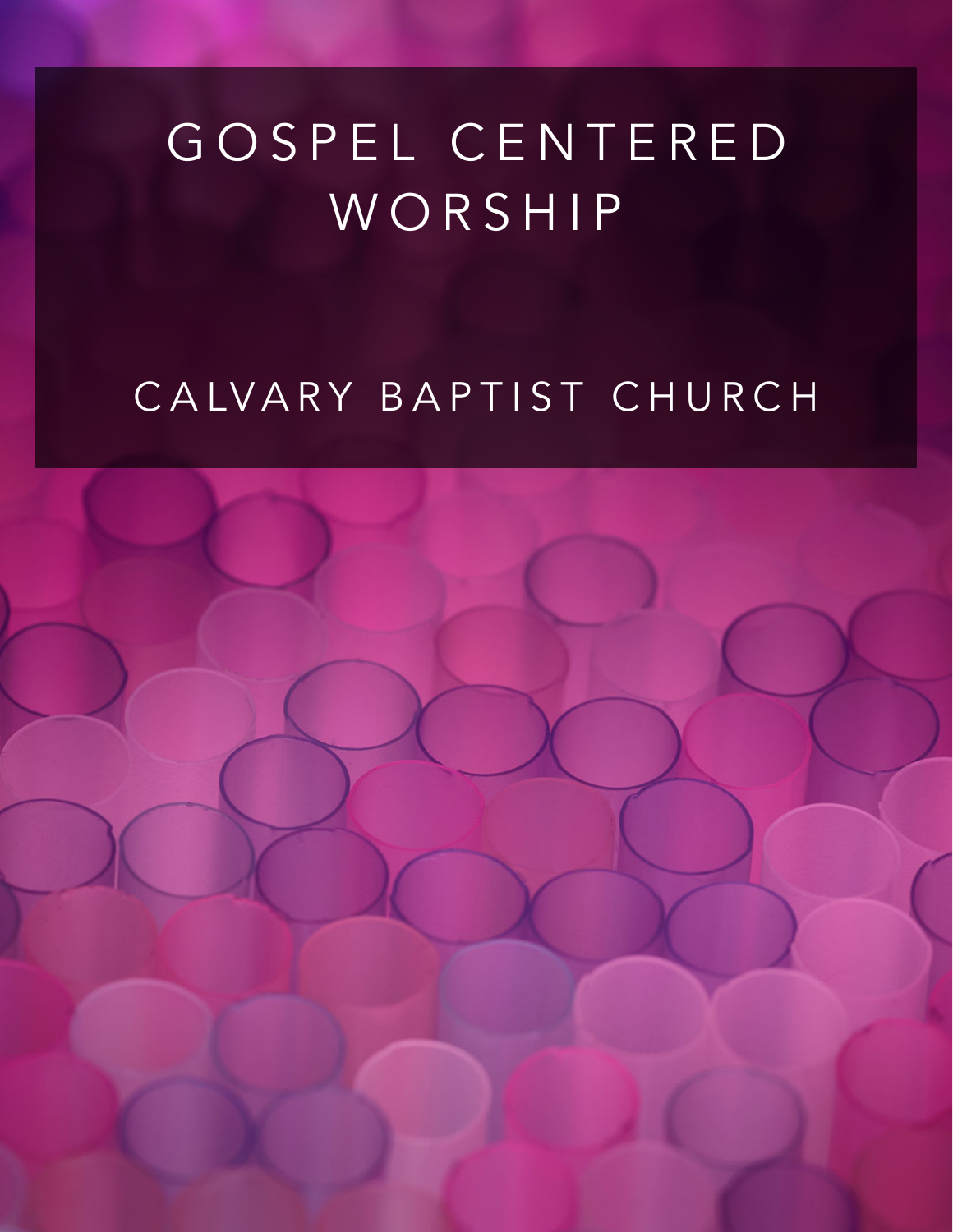#### **SCHEDULE**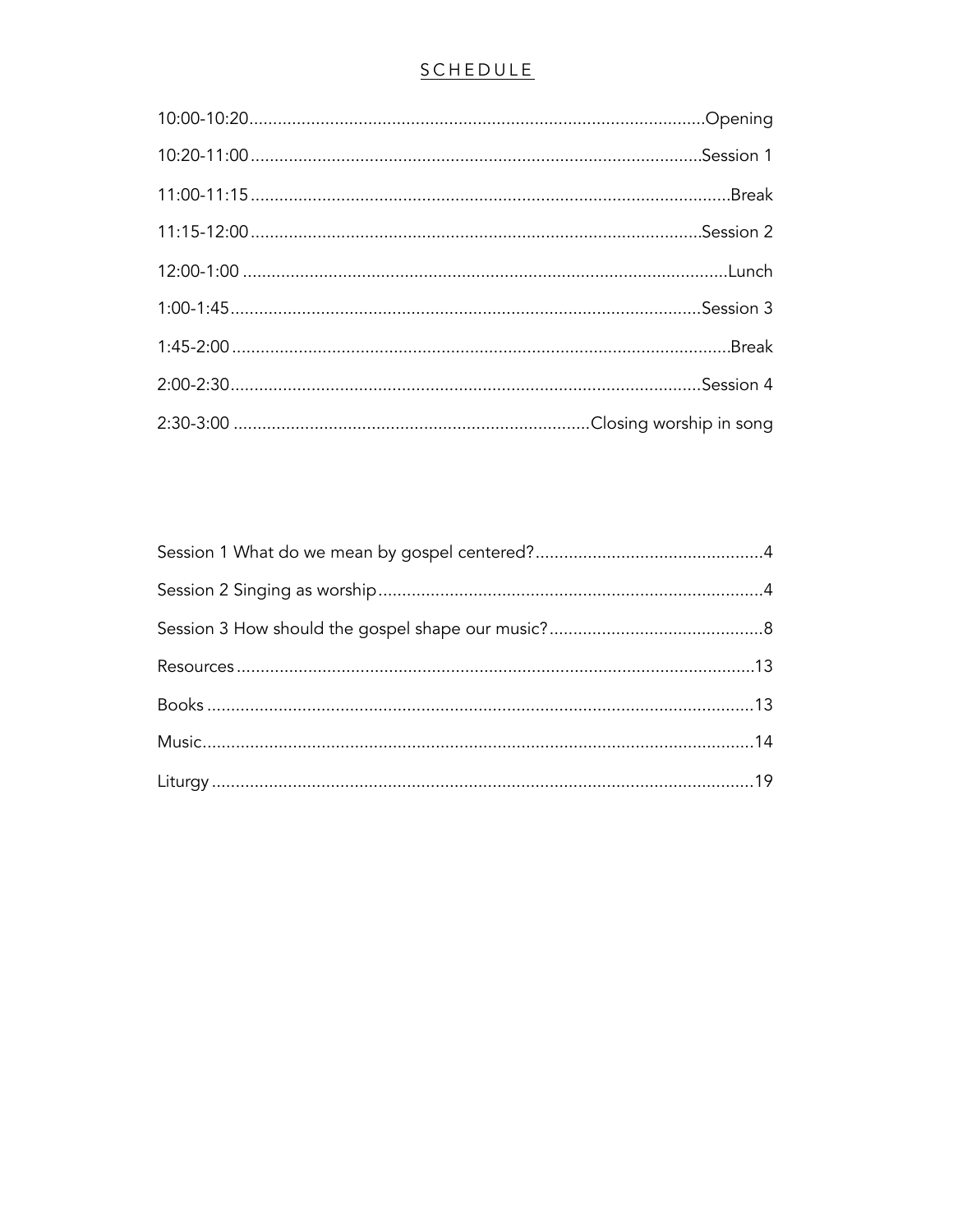### SESSION 1: WHAT DO WE MEAN BY GOSPEL CENTERED?

#### **The Gospel Defined**

The gospel is the life, death and resurrection of Jesus that accomplishes redemption and restoration for all who believe and all of creation.

#### **Gospel-Centered: The Big Picture**

To be gospel-centered means that the gospel is what defines us as Christians, unites us as brothers and sisters, changes us as sinner/saints and sends us as God's people on mission.

#### **The Gospel-Centered Life**

The gospel-centered life is a life where a Christian experiences a growing personal reliance on the gospel that protects him from depending on his own religious performance and being seduced and overwhelmed by idols.

### **The Gospel-Centered Church**

In the same way, on the corporate level of the local church, gospel-centeredness is a church that positions Jesus and the gospel above everything else. The gospel is the position from which all ministry begins and is sustained and the gospel is the lens through which all things are assessed.

Joe Thorn, http://www.joethorn.net/blog/2009/08/11/gospel-centered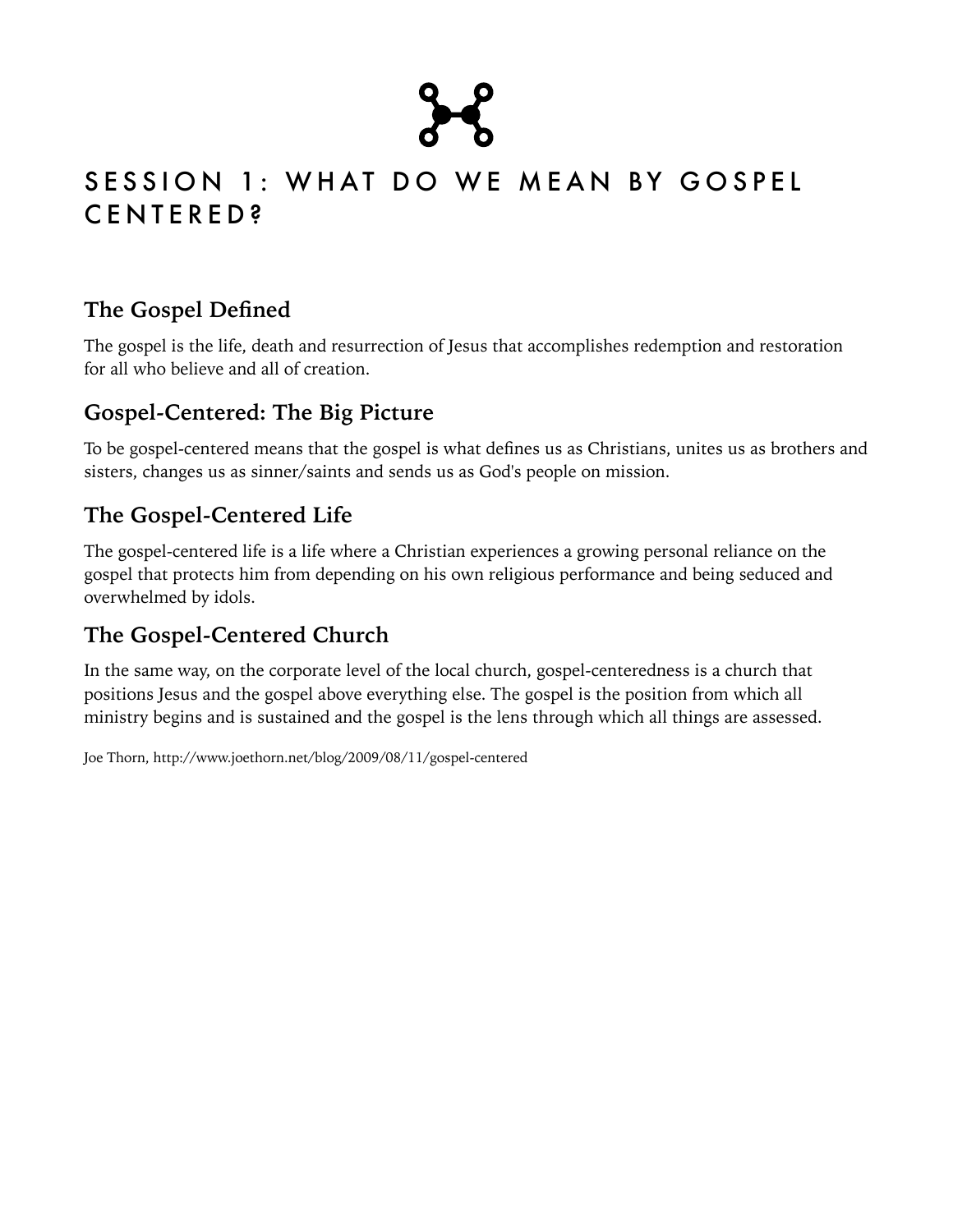### SESSION 2: SINGING AS WORSHIP

### Why do we sing?

| Eph. 5:18)                                                                                                                                                                                    | (Col. 3:16; |
|-----------------------------------------------------------------------------------------------------------------------------------------------------------------------------------------------|-------------|
| What is our singing doing?                                                                                                                                                                    |             |
| Singing is one way we worship God                                                                                                                                                             |             |
|                                                                                                                                                                                               |             |
| "Worship is a way of gladly reflecting back to God the radiance of his worth." (John Piper, Desiring<br>God, 87)                                                                              |             |
| Correct worship, as the Bible lays it out, is ascribing worth, honor and praise to God. The negative of<br>that is ascribing worth, honor and praise to anything other than the One True God. |             |
|                                                                                                                                                                                               |             |
| God makes commands regarding worship because he knows our evil hearts are now drawn to worship                                                                                                |             |
|                                                                                                                                                                                               |             |

|                            | Proper worship in the Old Testament involved living under the | that God made with |
|----------------------------|---------------------------------------------------------------|--------------------|
| his people. This entailed: |                                                               |                    |

 $\_$  , and the set of the set of the set of the set of the set of the set of the set of the set of the set of the set of the set of the set of the set of the set of the set of the set of the set of the set of the set of th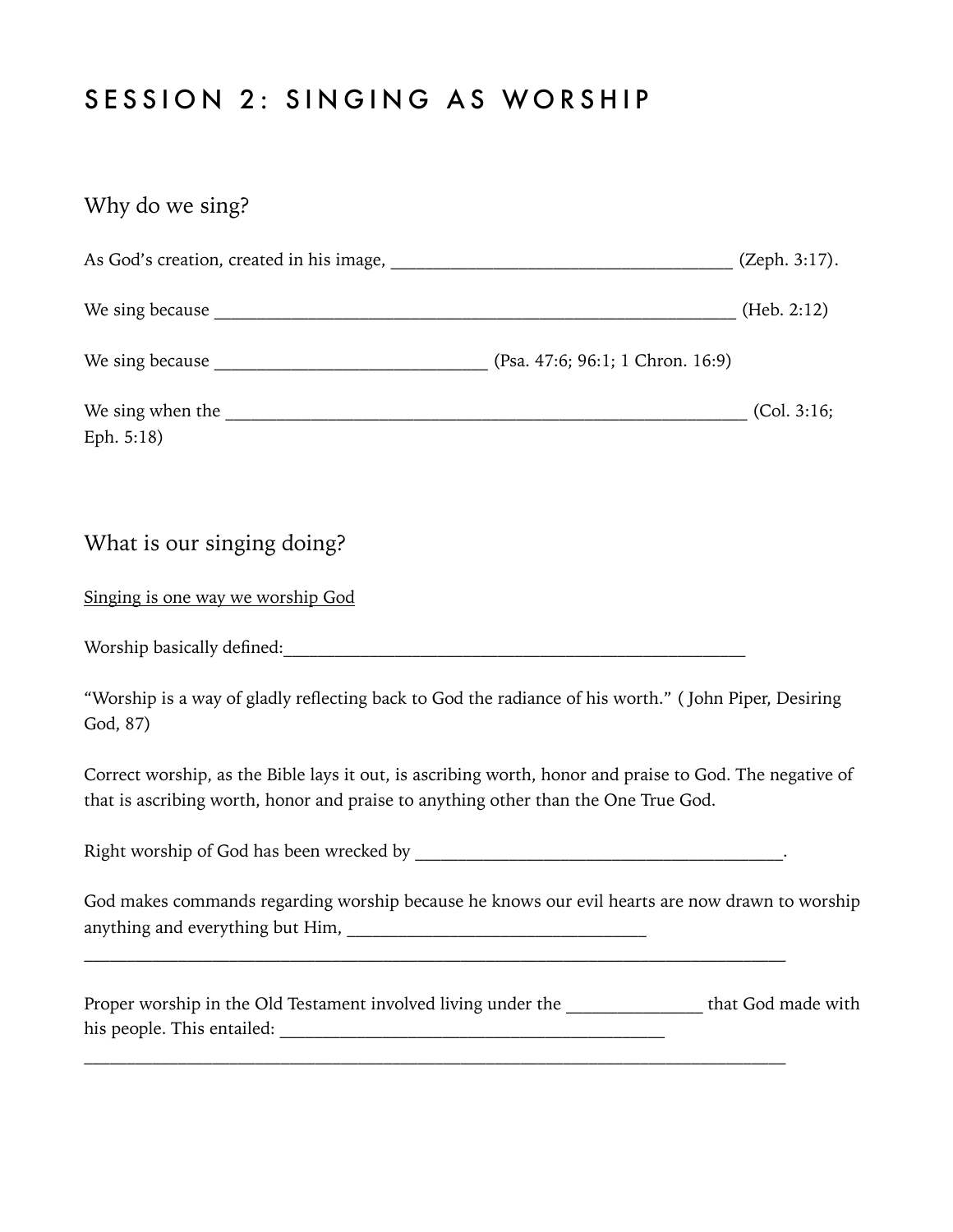Proper worship in the Old Testament required a right Theorem 2. "What to me is the multitude of your sacrifices? says the Lord; I have had enough of burnt offerings of rams and the fat of well-fed beasts; I do not delight in the blood of bulls, or of lambs, or of goats." (Isa. 1:11)

Proper worship in the New Testament: We are now God's people if we have looked to Jesus' sacrifice alone as the means whereby we can have our sins atoned for. As God's people, we are called to worship God.

Proper worship in the New Testament is done in  $\Box$  [John] 4:24).

Proper worship under the New Covenant is not confined \_\_\_\_\_\_\_\_\_\_\_\_\_\_\_\_\_\_\_\_\_\_\_\_\_\_

Proper worship is to be \_\_\_\_\_\_\_\_\_\_\_\_\_\_\_\_\_\_\_\_ to God, and it is to \_\_\_\_\_\_\_\_\_\_\_\_\_\_\_\_\_\_\_\_\_

"Christian worship is New Covenant worship; it is gospel inspired worship; it is Christ-centered worship; it is cross focused worship. Our worship is no longer focused on a particular form or festival. It must be bound up with all we are and do as the blood-bought people of God's Messiah. This side of the fall, *human worship* of God properly responds to the redemptive provision that God has graciously made" (Carson, Worship by the Book, 37-38).

Our songs are another means by which we can ascribe

\_\_\_\_\_\_\_\_\_\_\_\_\_\_\_\_\_\_\_\_\_\_\_\_\_\_\_\_\_\_\_\_\_\_\_\_\_\_\_\_\_\_\_\_\_\_\_\_\_\_\_\_\_\_\_\_\_\_\_\_\_\_\_\_\_\_\_\_\_\_\_\_\_\_\_\_\_\_\_\_\_

#### Our singing teaches and admonishes

| This teaching is | but is for          |  |
|------------------|---------------------|--|
| To teach is to   | . To admonish is to |  |

 $\_$  , and the set of the set of the set of the set of the set of the set of the set of the set of the set of the set of the set of the set of the set of the set of the set of the set of the set of the set of the set of th

Our corporate gatherings are opportunities to

"Making God's glory the exclusive goal of worship sounds very reverent but actually fails to respect scriptures own gospel priorities. Certainly it is true that God is the most important audience member for our worship. But if God were not concerned for the good of his people, his glory would be diminished. He expects us not only to praise his name (Ps. 30:4), but also to teach, admonish and encourage one another in worship (Col. 3:16; Heb. 10:24)" (Bryan Chapell, Christ-Centered Worship, 119).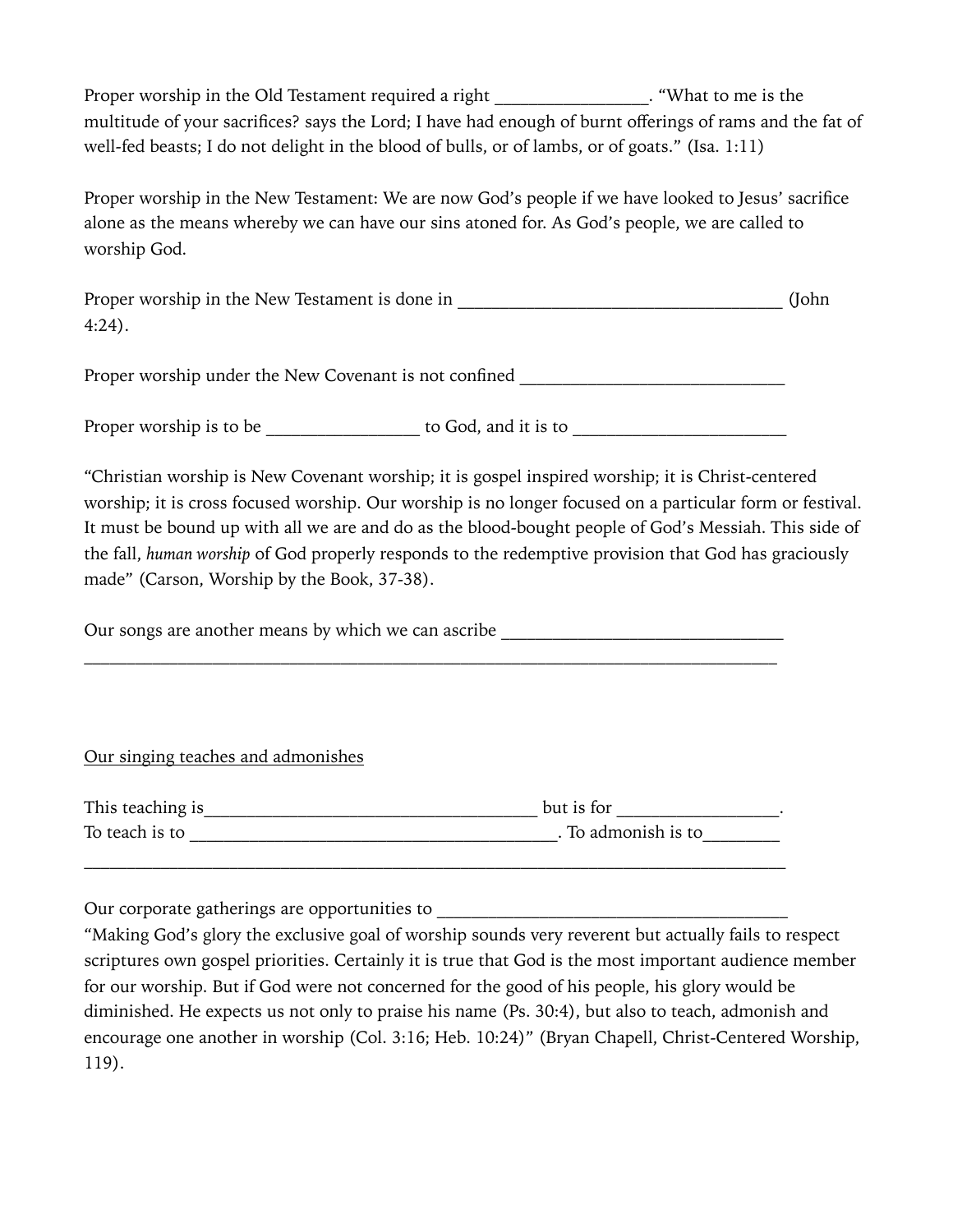#### Our singing commits to memory the truth of God's Word

The Lord wants his people to remember truth, (Deuteronomy 31:20-22)

 $\mathcal{L}_\text{max} = \mathcal{L}_\text{max} = \mathcal{L}_\text{max} = \mathcal{L}_\text{max} = \mathcal{L}_\text{max} = \mathcal{L}_\text{max} = \mathcal{L}_\text{max} = \mathcal{L}_\text{max} = \mathcal{L}_\text{max} = \mathcal{L}_\text{max} = \mathcal{L}_\text{max} = \mathcal{L}_\text{max} = \mathcal{L}_\text{max} = \mathcal{L}_\text{max} = \mathcal{L}_\text{max} = \mathcal{L}_\text{max} = \mathcal{L}_\text{max} = \mathcal{L}_\text{max} = \mathcal{$ 

#### Our singing forms and shapes affections

We have all formed affections for things of the world.

The gospel calls us to  $\Box$ 

"If then you have been raised with Christ, seek the things that are above, where Christ is, seated at the right hand of God. Set your minds [affections] on things that are above, not on things that are on earth. For you have died, and your life is hidden with Christ in God." (Col. 3:1-3)

 $\_$  ,  $\_$  ,  $\_$  ,  $\_$  ,  $\_$  ,  $\_$  ,  $\_$  ,  $\_$  ,  $\_$  ,  $\_$  ,  $\_$  ,  $\_$  ,  $\_$  ,  $\_$  ,  $\_$  ,  $\_$  ,  $\_$  ,  $\_$  ,  $\_$  ,  $\_$  ,  $\_$  ,  $\_$  ,  $\_$  ,  $\_$  ,  $\_$  ,  $\_$  ,  $\_$  ,  $\_$  ,  $\_$  ,  $\_$  ,  $\_$  ,  $\_$  ,  $\_$  ,  $\_$  ,  $\_$  ,  $\_$  ,  $\_$  ,

The songs of the church help us form greater affections for the Lord.

#### Our singing rehearses the gospel

The songs we sing remind us of who

The way we plan and conduct our services helps us continually put in front of our people a broader understanding of the gospel than can be contained in just one song.

Continuously putting the gospel as central forms and shapes our love affection for our Savior.

"The identity of the church is formed and transformed as it gathers around the Word and responds in the songs, prayers and fellowship of the saints." (Mike Cosper, Rhythms of Grace, 94)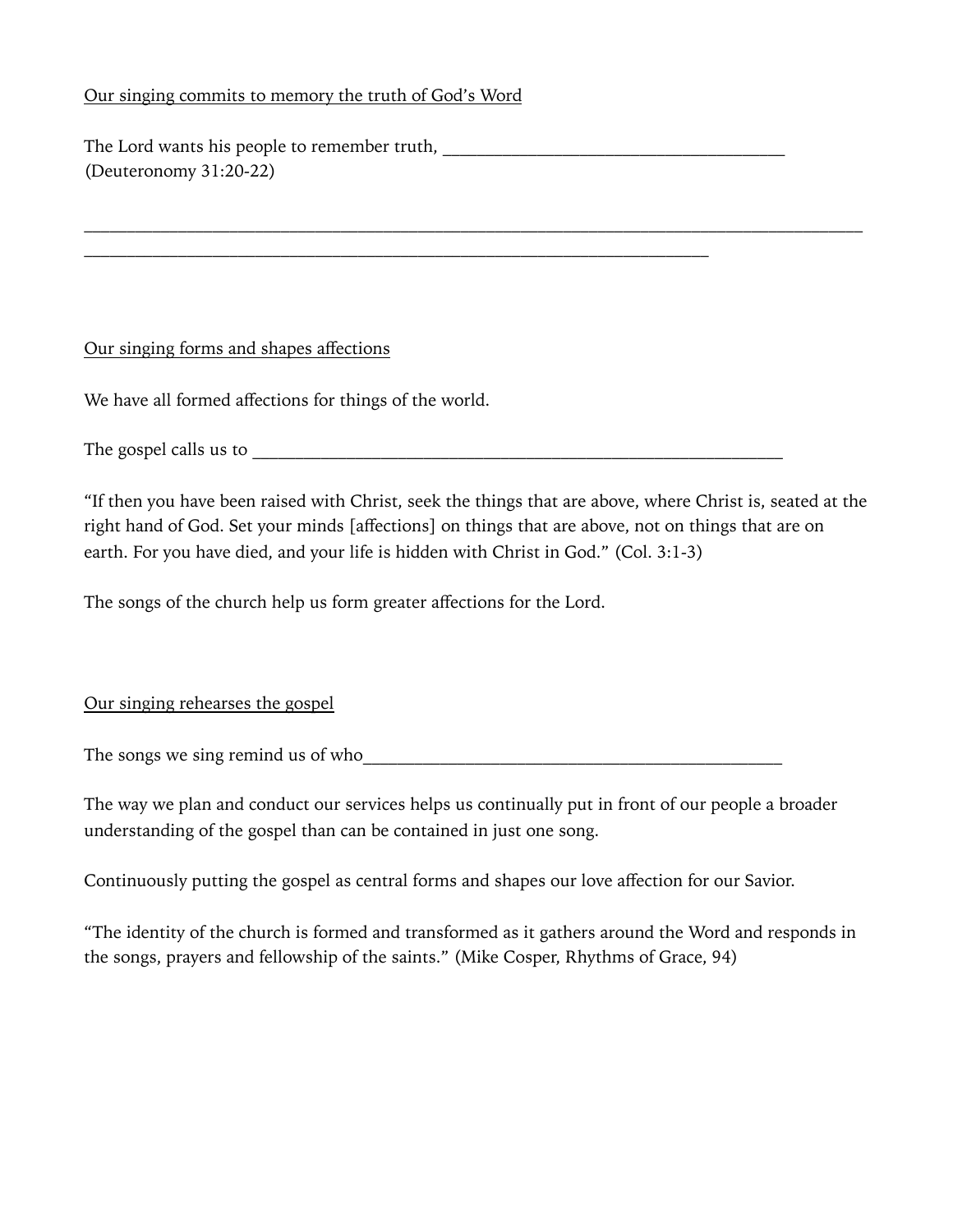### SESSION 3: HOW SHOULD THE GOSPEL SHAPE OUR MUSIC?

#### **The structure of a service**

Liturgy defined:

Bryan Chapell: Liturgy "simply describes the public way a church honors God in it's times of gathered prayer, praise, instruction and commitment." (Christ Centered Worship, 18)

\_\_\_\_\_\_\_\_\_\_\_\_\_\_\_\_\_\_\_\_\_\_\_\_\_\_\_\_\_\_\_\_\_\_\_\_\_\_\_\_\_\_\_\_\_\_\_\_\_\_\_\_\_\_\_\_\_\_\_\_\_\_\_\_\_\_\_\_\_\_\_\_\_\_\_\_\_\_\_\_\_\_

|                     |                                                                            | What do we see in the New Testament regarding the corporate worship of God's people? Worship is |  |  |
|---------------------|----------------------------------------------------------------------------|-------------------------------------------------------------------------------------------------|--|--|
| done in             | (John 4). Christians                                                       |                                                                                                 |  |  |
|                     | (Col. 3:16; Eph. 5:18; Mark 14:26). The gathering of God's people is to be |                                                                                                 |  |  |
|                     | (1 Cor. 14:40). The church has two ordinances:                             |                                                                                                 |  |  |
|                     | . The church                                                               |                                                                                                 |  |  |
|                     | (Acts 2).                                                                  | is to be a part of the life of the church. The                                                  |  |  |
| church is called to | God's redemptive work.                                                     |                                                                                                 |  |  |

God's people are to remember and rehearse what God has done in redemption.

 Psalm 78:1-4 "Give ear, O my people, to my teaching; incline your ears to the words of my mouth! I will open my mouth in a parable; I will utter dark sayings from of old, things that we have heard and known, that our fathers have told us. We will not hide them from their children, but tell to the coming generation the glorious deeds of the LORD, and his might, and the wonders that he has done."

 2 Peter 1:12 "Therefore I intend always to remind you of these qualities, though you know them and are established in the truth that you have."

2 Peter 3:1-2 "This is now the second letter that I am writing to you, beloved. In both of them I am stirring up your sincere mind by way of reminder, that you should remember the predictions of the holy prophets and the commandment of the Lord and Savior through your apostles."

Rehearsing again and again God's redemptive plan inculcates in us an understanding of who God is, how he has worked in the past, how he is working now and how he will work in the future. Reminding people of God's faithfulness in the past fuel faithful living in the present.

Our church services are first to remind people of the redemption that they have in Jesus Christ. We want to remind people again and again of the glorious truths of the gospel. We do that through: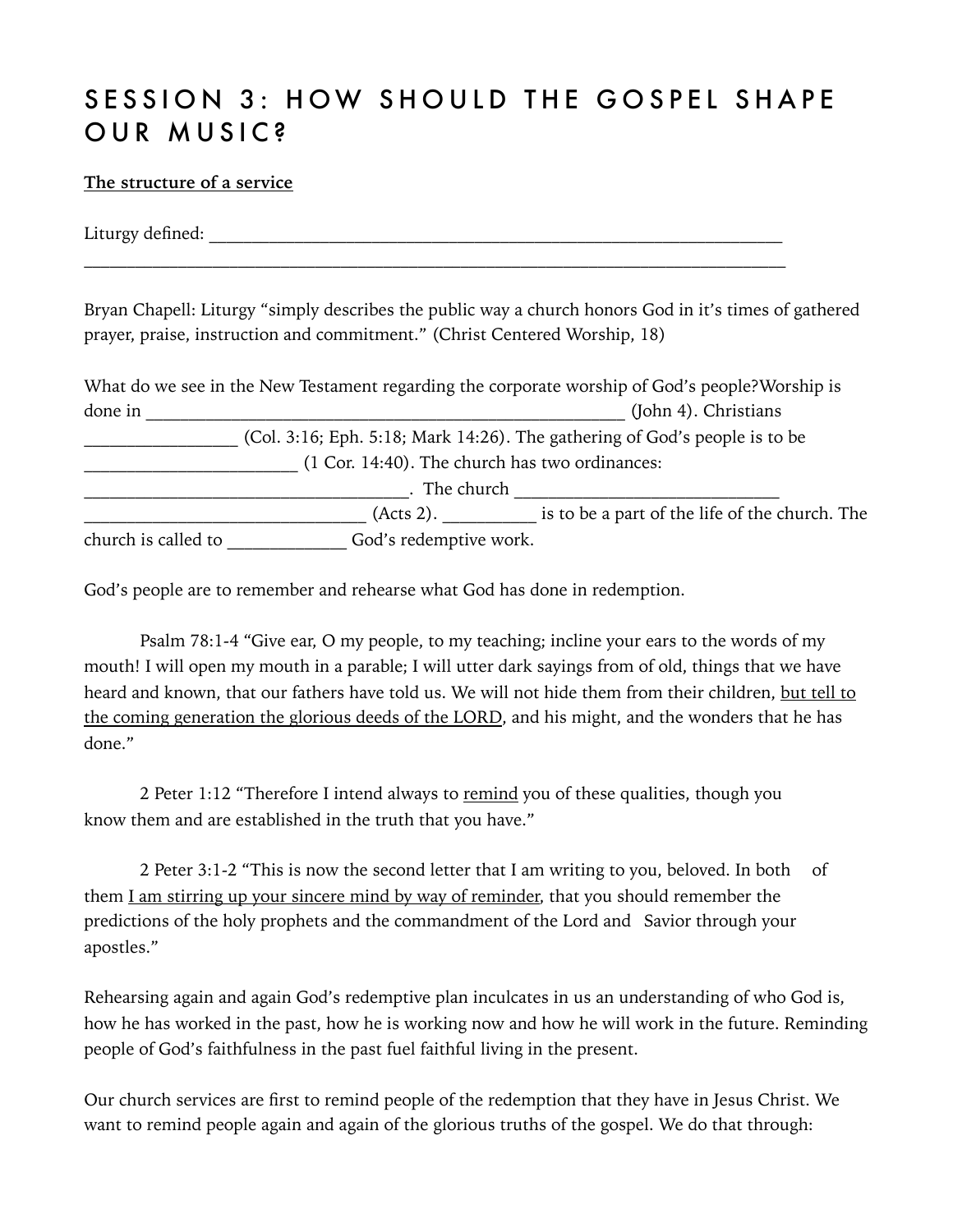| <u> 1990 - Jan Barbara, martxar a shekara tshirin a shekara ta 1991 haɗa ta 1991 ta 1992 ta 1993 ta 1993 ta 1993 </u> |  |
|-----------------------------------------------------------------------------------------------------------------------|--|
|                                                                                                                       |  |
|                                                                                                                       |  |
|                                                                                                                       |  |
|                                                                                                                       |  |
|                                                                                                                       |  |
| Our aim in the structure of the liturgy:                                                                              |  |

\_\_\_\_\_\_\_\_\_\_\_\_\_\_\_\_\_\_\_\_\_\_\_\_\_\_\_\_\_\_\_\_\_\_\_\_\_\_\_\_\_\_\_\_\_\_\_\_\_\_\_\_\_\_\_\_\_\_\_\_\_\_\_\_\_\_\_\_\_\_\_\_\_\_\_\_\_\_\_\_\_\_

"Through the ages, the common patter of the order of worship in the church reflects the pattern of the progress of the gospel in the heart. The gospel first affects the heart by enabling us to recognize who God is. When we truly understand the glory of his holiness, then we also recognize who we really are and confess our need of him. The gospel then assures us of the grace that he provides, and our hearts respond in both thanksgiving and humble petition for his aid so that we can give proper devotion to him. In response to our desire for his aid, God provides his Word." (Bryan Chapell, Christ Centered Worship, 99)

Isaiah 6 and liturgy:

| Verses 1-4: |  |  |
|-------------|--|--|
| Verse 5:    |  |  |
| Verses 6-7: |  |  |
| Verse 8:    |  |  |

#### **Elements of the Liturgy:**

1. Call to Worship:

"We don't gather because we're clever. We don't meet because we've figured something out that the rest of the world has missed out on. We come because God is the great initiator. He made the world, he made us, and he is remaking us in Jesus. Our gathering, our songs, our sermons, our fellowship around the table — all of it is a response to his initiation and invitation." (Mike Cosper, Rhythms of Grace, 125)

We gather together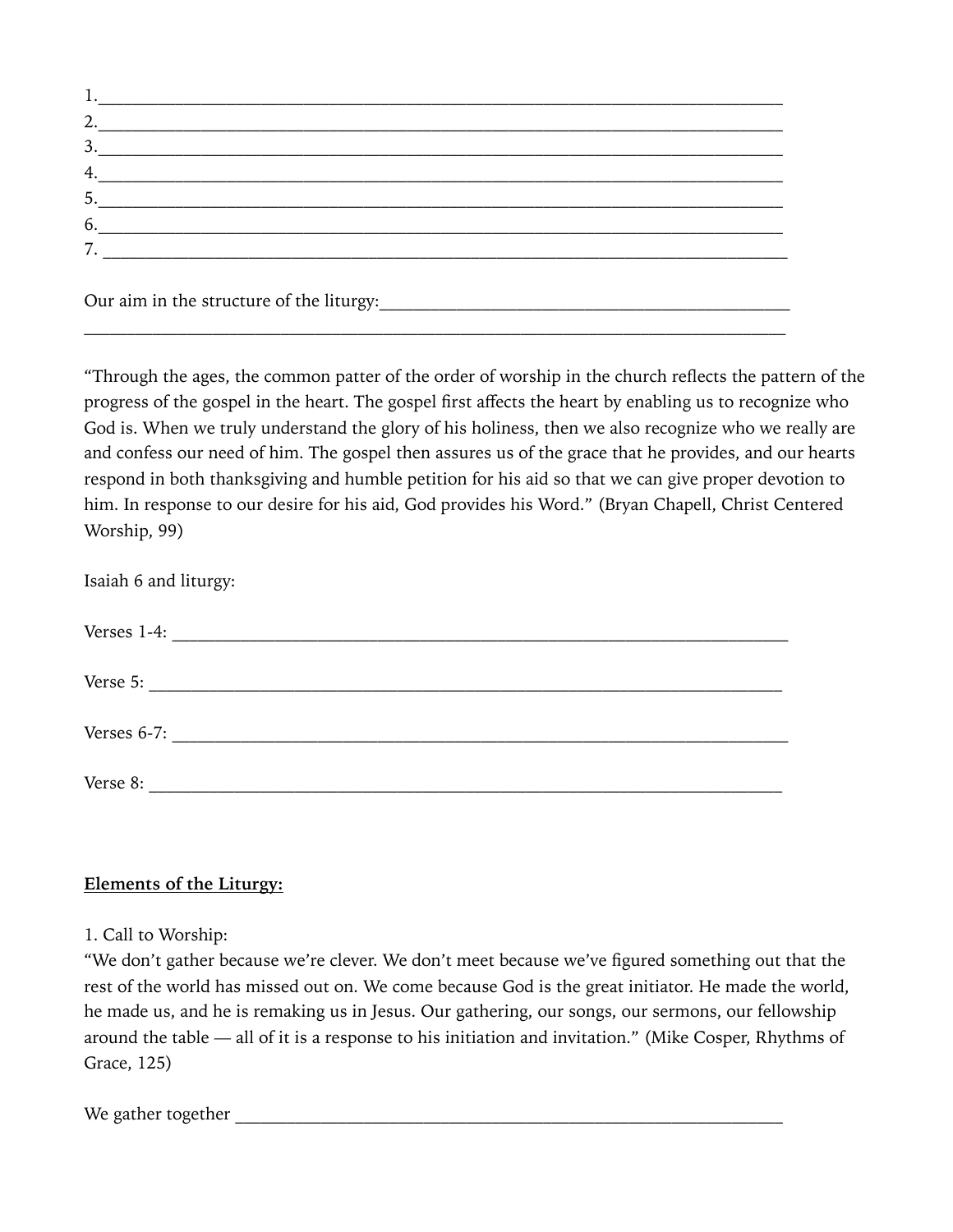Psalm 100: "Make a joyful noise to the Lord, all the earth! Serve the Lord with gladness! Come into his presence with singing! Know that the Lord, he is God! It is he who made us, and we are his; we are his people, and the sheep of his pasture. Enter his gates with thanksgiving, and his courts with praise! Give thanks to him; bless his name! For the Lord is good; his steadfast love endures forever, and his faithfulness to all generations."

 $\_$  , and the set of the set of the set of the set of the set of the set of the set of the set of the set of the set of the set of the set of the set of the set of the set of the set of the set of the set of the set of th

2. Adoration:

In this element of the liturgy, we want to look

Adoration is  $\blacksquare$ 

Songs that helps us adore God:

 Holy, Holy, Holy — Traditional hymn Behold our God — Sovereign Grace Music Our Great God — Fernando Ortega Only a Holy God — CityAlight Music

3. Confession:

In this element of the liturgy, we want to remember

Confession is  $\blacksquare$ 

We don't confess our sin because we believe we have some atoning work yet to complete, rather, we confess our sin because it is God's kindness shown to us in Jesus that leads us to repentance (Rom.  $2:4$ ).

\_\_\_\_\_\_\_\_\_\_\_\_\_\_\_\_\_\_\_\_\_\_\_\_\_\_\_\_\_\_\_\_\_\_\_\_\_\_\_\_\_\_\_\_\_\_\_\_\_\_\_\_\_\_\_\_\_\_\_\_\_\_\_\_\_\_\_\_\_\_\_\_\_\_\_\_\_\_\_\_\_\_

"We should question whether the gospel itself is present, if there has been no acknowledgment of sin. The grace of God has no present glory if the sin it overcomes is not a present reality, and the ministry of Christ has no significance if the sin he came to defeat will not even be faced. In our confession we experience God's love because we confront our sin with greatness of mercy that is already ours through faith in Christ, but we do not earn, gain or force God's pity by the words or weight of our confession…we do not confess our wretchedness to wallow in self-pity or merit divine mercy; we confess our destitution so that our hearts will be enraptured anew and motivated afresh by the riches of our Savior's love." (Bryan Chapell, Christ Centered Worship, 183)

Songs to sing that help us confess sin:

Come Ye Sinners — Traditional hymn with chorus by Enfield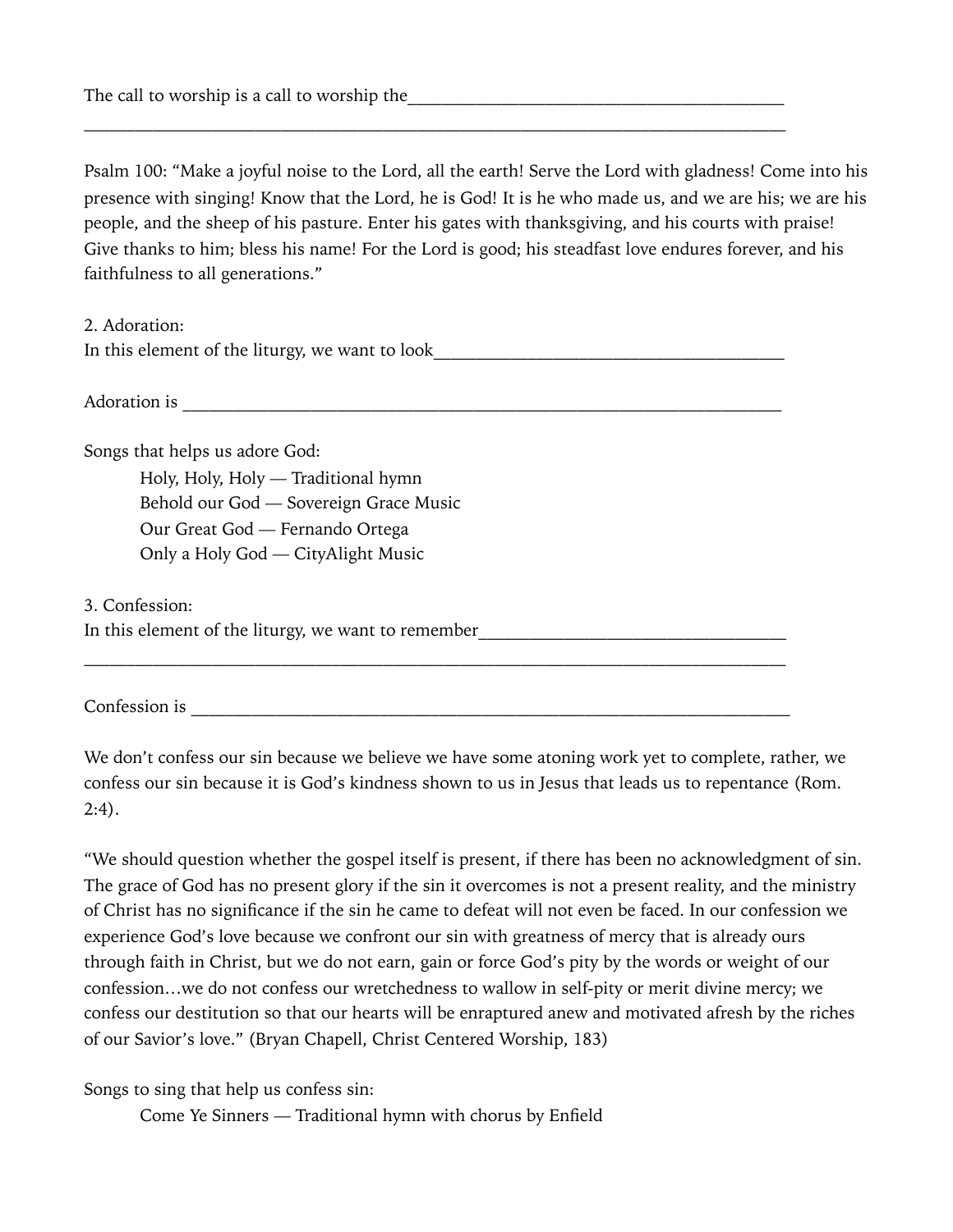Have Mercy on Me — Sovereign Grace Music Come Ye Souls by Sin Afflicted — Indelible Grace Music

Passages of scripture for confession of sin:

 Psalm 51 Psalm 32 Psalm 25 Romans 3

4. Assurance of Pardon This element of our liturgy deals with what God

Assurance of pardon acknowledges that \_\_\_\_\_\_\_\_\_\_\_\_\_\_\_\_\_\_\_\_\_\_\_\_\_\_\_\_\_\_\_\_\_\_\_\_\_\_\_\_\_\_\_\_\_\_

\_\_\_\_\_\_\_\_\_\_\_\_\_\_\_\_\_\_\_\_\_\_\_\_\_\_\_\_\_\_\_\_\_\_\_\_\_\_\_\_\_\_\_\_\_\_\_\_\_\_\_\_\_\_\_\_\_\_\_\_\_\_\_\_\_\_\_\_\_\_\_\_\_\_\_\_\_\_\_\_\_\_

In the assurance of pardon we are NOT\_\_\_\_\_\_\_\_\_\_\_\_\_\_\_\_\_\_\_\_\_\_\_\_\_\_\_\_\_\_\_\_\_\_\_\_\_\_\_\_\_\_\_\_\_\_ or granting pardon.

"The assurance of pardon in a worship service announces God's forgiveness. Shame is past, guilt is gone, and divine mercy is ours. We have peace with God because Jesus paid the penalty for our sin on the cross. It pleased God to apply our punishment to him who was without sin, and to grant his holiness to us who are unrighteous. By faith we are united to Christ and may rest in the knowledge that we are as precious to God as his own Child." (Bryan Chapell, Christ Centered Worship, 195)

"Our assurance does not stem from our own accomplishment, nor does God's forgiveness stem from simply dismissing the demands of justice or ignoring the brokenness of creation; rather, God himself takes our sin and its effects in the Son, on the cross, who also triumphs over them in the resurrection. Our brokenness and violence are met by the grace of God, who suffered violence for our sake and in turn graces and empowers us to reorder our desires, to recalibrate our ultimate aims, and to take up once again our vocation as humans, to be his image bearers in the world." (James K.A. Smith, Desiring the Kingdom, 180)

Songs that serve to remind people of their pardon:

 In Christ Alone — Getty|Townsend Come Behold the Wondrous Mystery — Boswell|Papa|Bleacher Hallelujah What a Savior — Traditional Hymn All I have is Christ — Sovereign Grace Jesus Paid it All — Traditional Hymn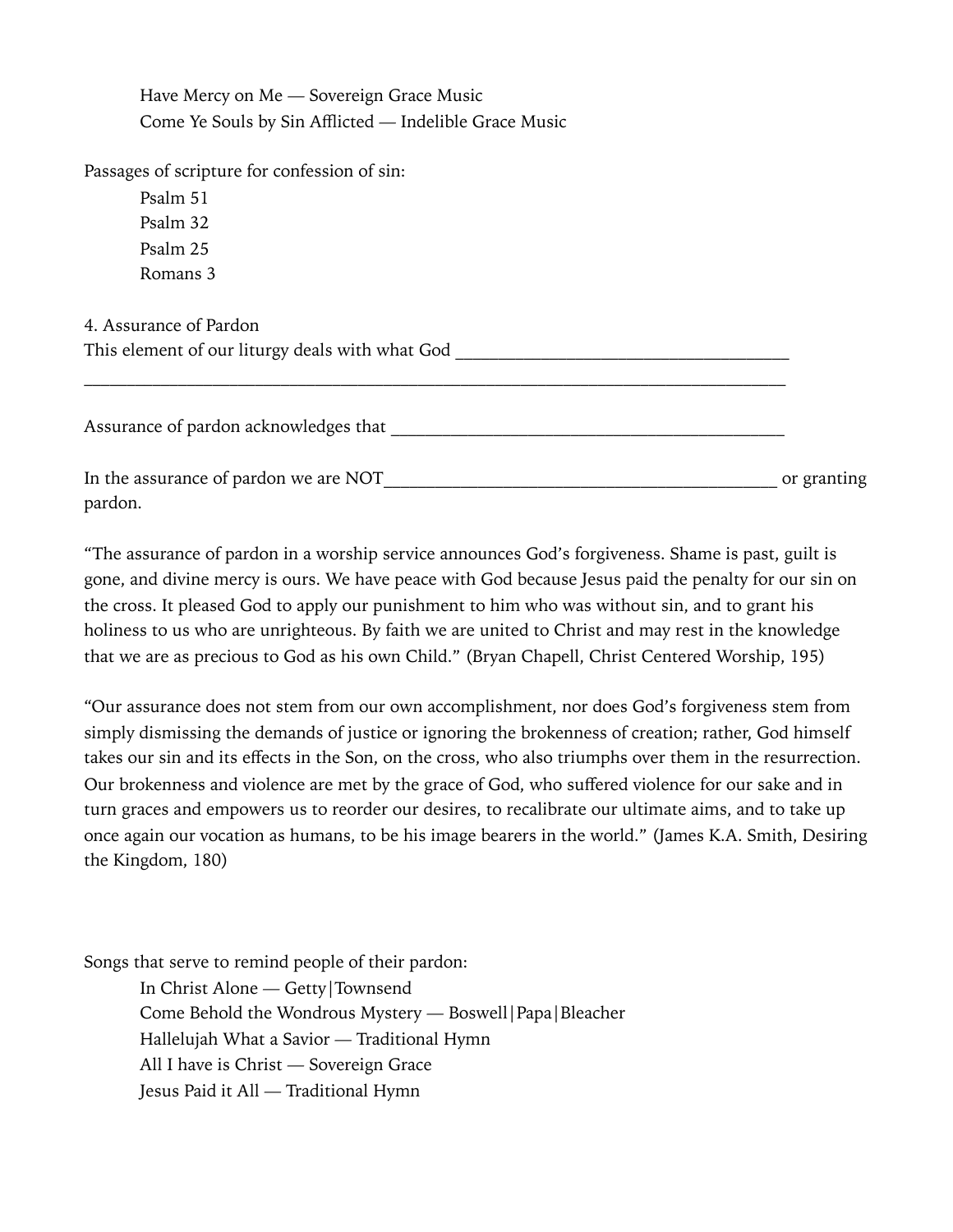Passages of scripture that remind us of our pardon:

"Who is a God like you, pardoning iniquity and passing over transgression for the remnant of his inheritance? He does not retain his anger forever, because he delights in steadfast love. He will again have compassion on us; he will tread our iniquities underfoot. You will cast all our sins into the depths of the sea." (Mic. 7:18-19)

"But God shows his love for us in that while we were still sinners, Christ died for us. Since, therefore, we have now been justified by his blood, much more shall we be saved by him from the wrath of God." (Rom. 5:8-9)

"He himself bore our sins in his body on the tree, that we might die to sin and live to righteousness. By his wounds you have been healed." (1 Pet. 2:24)

5. Response:

The gospel always demands a response.

| The response for the unbeliever is |       |        | . The response           |
|------------------------------------|-------|--------|--------------------------|
| for the believer is to             | is to | and to | more in the truth of the |
| gospel.                            |       |        |                          |

Respond to the truth of gospel by looking at how the gospel helps us deal with

Respond to the truth of gospel by looking at how the gospel demands

Respond to the truth of gospel by looking at how the gospel enables

Respond to the truth of gospel by looking at how the gospel motivates

Songs that help us respond: Dear Refuge of My Weary Soul — Indelible Grace Music It Is Well — Traditional Hymn Let Your Kingdom Come — Sovereign Grace Boldly I approach — Rend Collective Jesus Shall Reign — Traditional Hymn with chorus by Enfield

6. Benediction

The benediction is a

"The benediction is not merely a 'closing' but rather is integral to the 'sending' now appropriate for forgiven, instructed and blessed people. The benediction is not simply a conclusion but is also a remind to God's people that they start this new week with assurance of his blessing. God will provide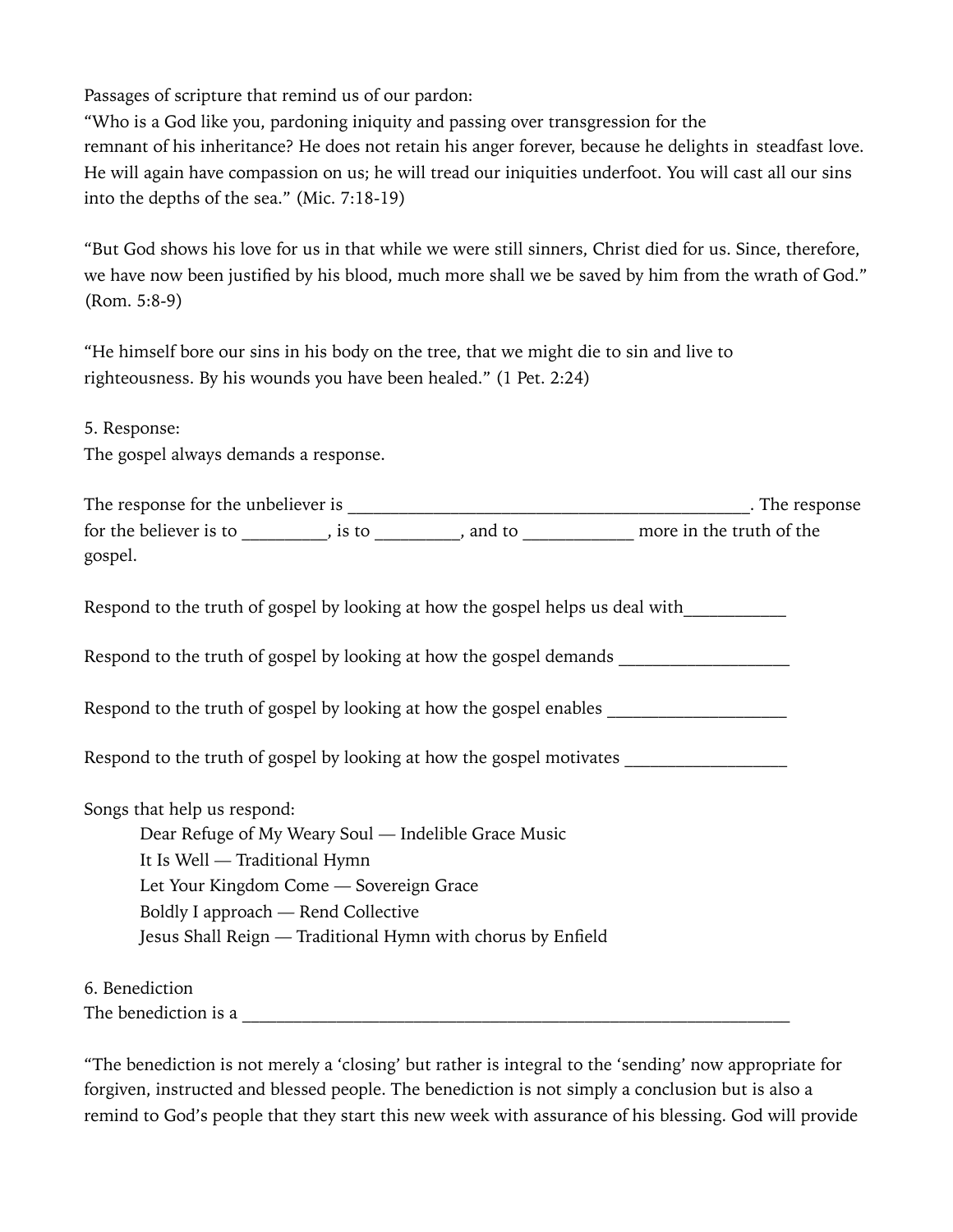for them to accomplish all that he calls them to do. Christ's grace is not merely for the context of the church, but for all of life unfolding before his people until God's kingdom is on earth as it is in heaven." (Bryan Chapell, Christ Centered Worship, 252)

Songs for the benediction:

 As You Go — Sovereign Grace Music O Church Arise — Getty

Scriptural benedictions:

"May the God of hope fill you with all joy and peace in believing, so that by the power of the Holy Spirit you may abound in hope." (Rom. 15:13)

"Now may the God of peace himself sanctify you completely, and may your whole spirit and soul and body be kept blameless at the coming of our Lord Jesus Christ. He who calls you is faithful; he will surely do it." (1 Thess. 5:23-24)

"Now to him who is able to keep you from stumbling and to present you blameless before the presence of his glory with great joy, to the only God, our Savior, through Jesus Christ our Lord, be glory, majesty, dominion, and authority, before all time and now and forever. Amen." (Jude 24-25)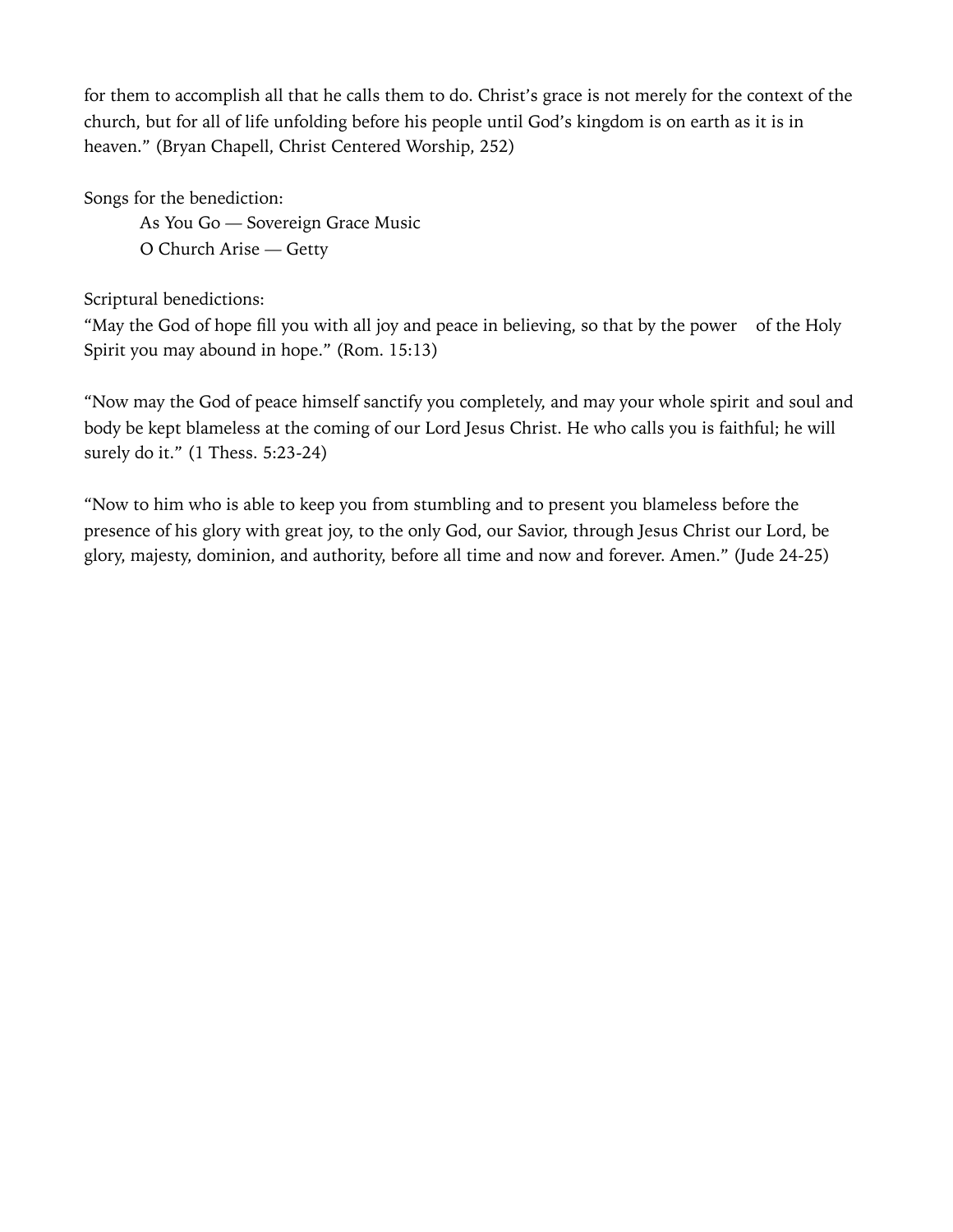### RESOURCES

#### BOOKS

Christ Centered Worship: Letting the Gospel Shape Our Practice — Bryan Chapell Rhythms of Grace: How the Church's Worship Tells the Story of the Gospel — Mike Cosper Worship Matters: Leading Others to Encounter the Greatness of God — Bob Kauflin True Worshippers: Seeking What Matters to God — Bob Kauflin Worship By the Book: — D.A. Carson, Editor Doxology and Theology: How the Gospel Forms the Worship Leader — Matt Boswell, editor Unceasing Worship: Biblical Perspectives on Worship and the Arts — Harold Best Desiring the Kingdom: Worship, Worldview and Cultural Formation — James K.A. Smith The Worship Source Book: Second Edition Valley of Vision: A Collection of Puritan Prayers and Devotions

#### MUSIC

Sovereign Grace Music: www.sovereigngracemusic.org Indelible Grace Music: www.igracemusic.com CityAlight Music: www.cityalight.com Capitol Hill Baptist Music: www.capitolhillbaptist.org/resources/music/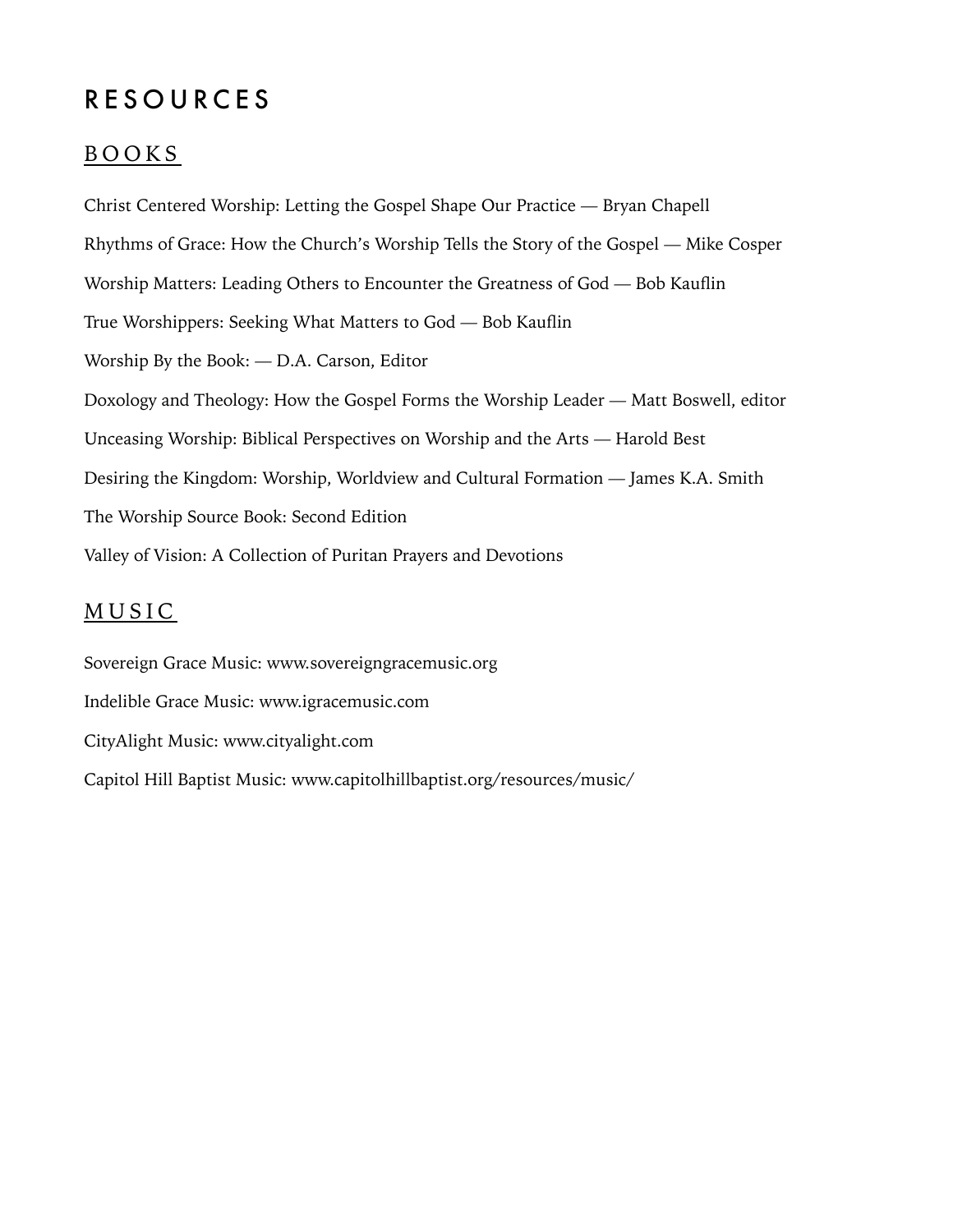## Come Ye Souls By Sin Afflicted

Words: Joseph Swain (alt. Twit) Music: Kevin Twit







crown; Look lies; feet joice; Safe His comm-and-ments, His comm-and-ments, His comm-and-ments Then be-come their All to to who taste it, Je - sus, Look glo - ry, Safe All to to who taste it, All who taste it Je - sus, Look to glo - ry, Safe to Je - sus; Mer - cy flows through glo - ry, Where His ran - somed Shall to rest imm-



©2013 Kevin Twit Music (ASCAP) Charted by the Little Pages [http://tinyurl.com/thelittlepages] All rights reserved. Used with permission.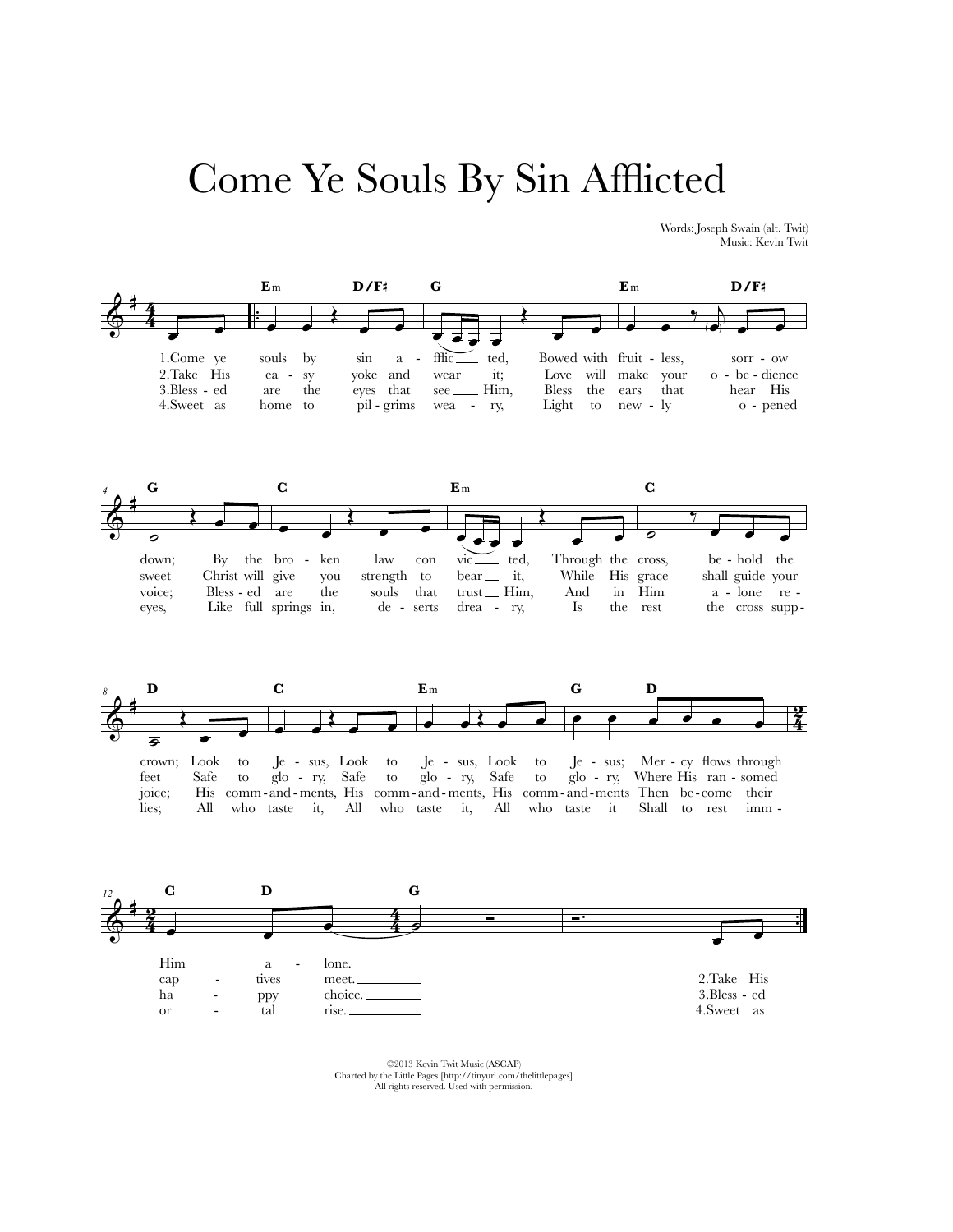### **Come Behold the Wondrous Myst'ry**



© 2013 Love Your Enemies Publishing. All rights reserved.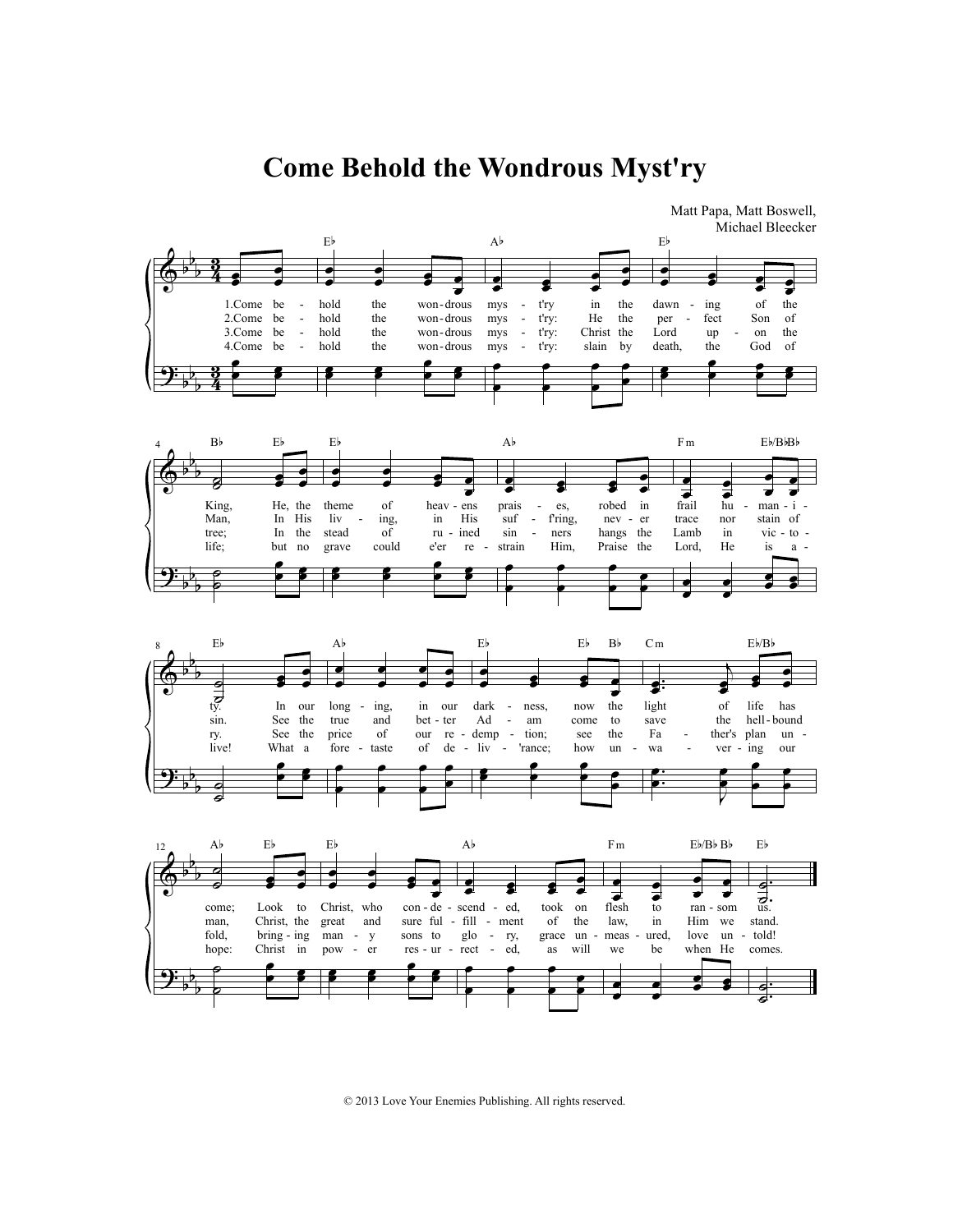### LITURGY

#### CALL TO WORSHIP

Shout for joy to God, all the earth; sing the glory of his name; give to him glorious praise! (Psalm 66:1-2)

**All the earth worships you and sings praises to you; they sing praises to your name.** (Psalm 66:4)

#### **10,000 Reasons**

#### ADORATION

After this I looked, and behold, a door standing open in heaven! And the first voice, which I had heard speaking to me like a trumpet, said, "Come up here, and I will show you what must take place after this." At once I was in the Spirit, and behold, a throne stood in heaven, with one seated on the throne. And he who sat there had the appearance of jasper and carnelian, and around the throne was a rainbow that had the appearance of an emerald. Around the throne were twenty-four thrones, and seated on the thrones were twenty-four elders, clothed in white garments, with golden crowns on their heads. From the throne came flashes of lightning, and rumblings and peals of thunder, and before the throne were burning seven torches of fire, which are the seven spirits of God, and before the throne there was as it were a sea of glass, like crystal.

And around the throne, on each side of the throne, are four living creatures, full of eyes in front and behind: the first living creature like a lion, the second living creature like an ox, the third living creature with the face of a man, and the fourth living creature like an eagle in flight. And the four living creatures, each of them with six wings, are full of eyes all around and within, and day and night they never cease to say,

"Holy, holy, holy, is the Lord God Almighty, who was and is and is to come!"

And whenever the living creatures give glory and honor and thanks to him who is seated on the throne, who lives forever and ever, the twenty-four elders fall down before him who is seated on the throne and worship him who lives forever and ever. They cast their crowns before the throne, saying,

"Worthy are you, our Lord and God, to receive glory and honor and power, for you created all things, and by your will they existed and were created." (Revelation 4)